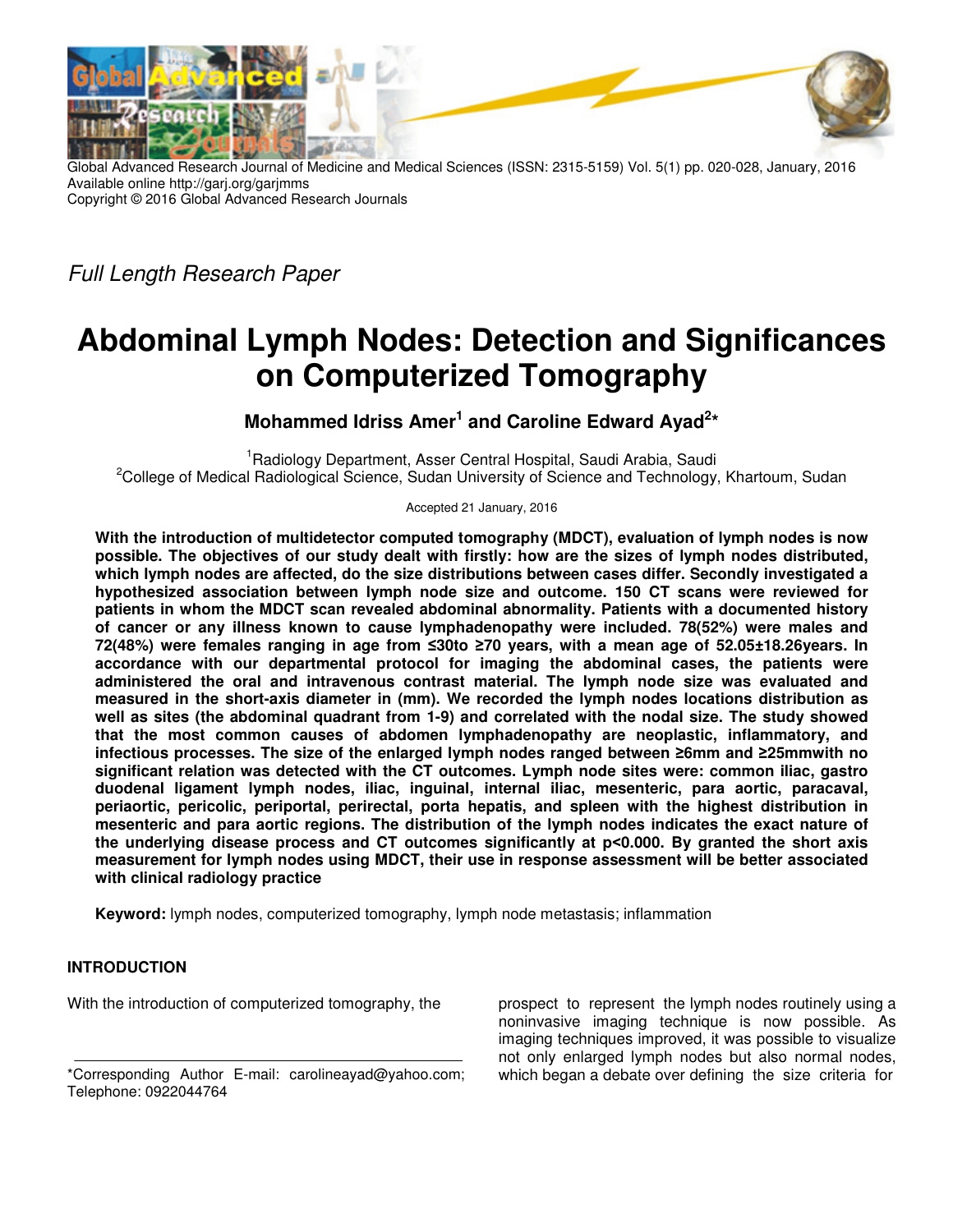normal lymph nodes. Many published studies described the normal size of detectable mediastinal lymph nodes (Kiyono et al., 1988; Glazer et al., 1985; Quint et al., 1986). Others reported the normal sizes of lymph nodes found in the upper abdomen and retroperitoneum (Magnusson , 1983; Dorfman et al., 1991; Callen et al., 1977; Lee et al., 1978) using computerized tomography. Few has been published describing the size criteria of normal mesenteric lymph nodes. In our current day-today practice, with routine use of MDCT, we frequently detect small lymph nodes at the mesenteric root and scattered throughout the mesentery as well as common iliac, inguinal, para aortic, paracaval, periaortic, pericolic, periportal, perirecta, porta hepatis that were clearly identifiable. To our knowledge, no data were defining the size of lymph nodes measured by MDCT and comparing the enlarged lymph with the associated CT diagnosis. In clinical practice, the radiologist must decide if these nodes, which often measure only a few millimeters in diameter, are of any clinical significance. In addition, it is important to remember that the size of the nodes alone does not always reflect disease, and the number and distribution of lymph nodes is also important (Brian, 2005). We decided to determine the frequency with which lymph nodes are identified on MDCT, at the intraabdominal disease in a group of patients with known malignancy, infection and inflammatory conditions.

The raised questions of our study dealt with: how are the sizes of lymph nodes distributed, which lymph nodes are affected, do the size distributions between node positive and -negative cases differ, and what are the roles of small lymph nodes and large lymph nodes. The second part investigated a hypothesized association between lymph node size and outcome.

# **MATERIALS AND METHODS**

We reviewed the CT scans of 150 consecutive patients who presented to our CT department over a 12 month period in whom an MDCT scan revealed abdominal abnormality. Approval was obtained from our department.

Patients with a documented history of cancer or any illness known to cause lymphadenopathy were included. As a result, MDCT scans of normal patients were excluded. 150 patients were our study population: 78(52%) were men and 72(48%) were women ranging in age from ≤30to ≥70 years, with a mean age of 52.05±18.26years.

All CT examinations were performed using Philips Medical Systems (Cleveland), Inc. Brilliance 64 Computed Tomography X-Ray Model Number 728231 and Siemens Medical Solutions, Computed Tomography Siemens str. 1, D-91301 Forchheim, Germany, Head quarters: Berlin And Munich Siemens Ag, Wittels basher Platz 2, D-80333 Munich, Germany.

In accordance with our departmental protocol for imaging the abdominal cases, the patients were administered the oral and intravenous contrast material. One radiologist reviewed all CT scans. The size was evaluated and measured in the short-axis diameter. We recorded the size of the lymph nodes and noted their location as being one of nine sites (the abdominal quadrant from 1-9). In cases in which lymph nodes were detected in more than one location, their presence was documented in all detectable locations. This division of locations was subjectively selected, If multiple nodes were detected at one location, the mean short-axis measurement of the lymph nodes was also obtained and recorded. All measurements were recorded in a computer database.

# **Ethical considerations**

Special consideration was given to the right of the confidentiality and anonymity for all participants. Anonymity was achieved by using number for each participant to provide link between the collected information and the participants. Justice and human dignity was considered by teaching the selected participant equally when offering them an opportunity to participate in the research. Permission for conducting the study was obtained from head of the radiology department at Aseer central hospital.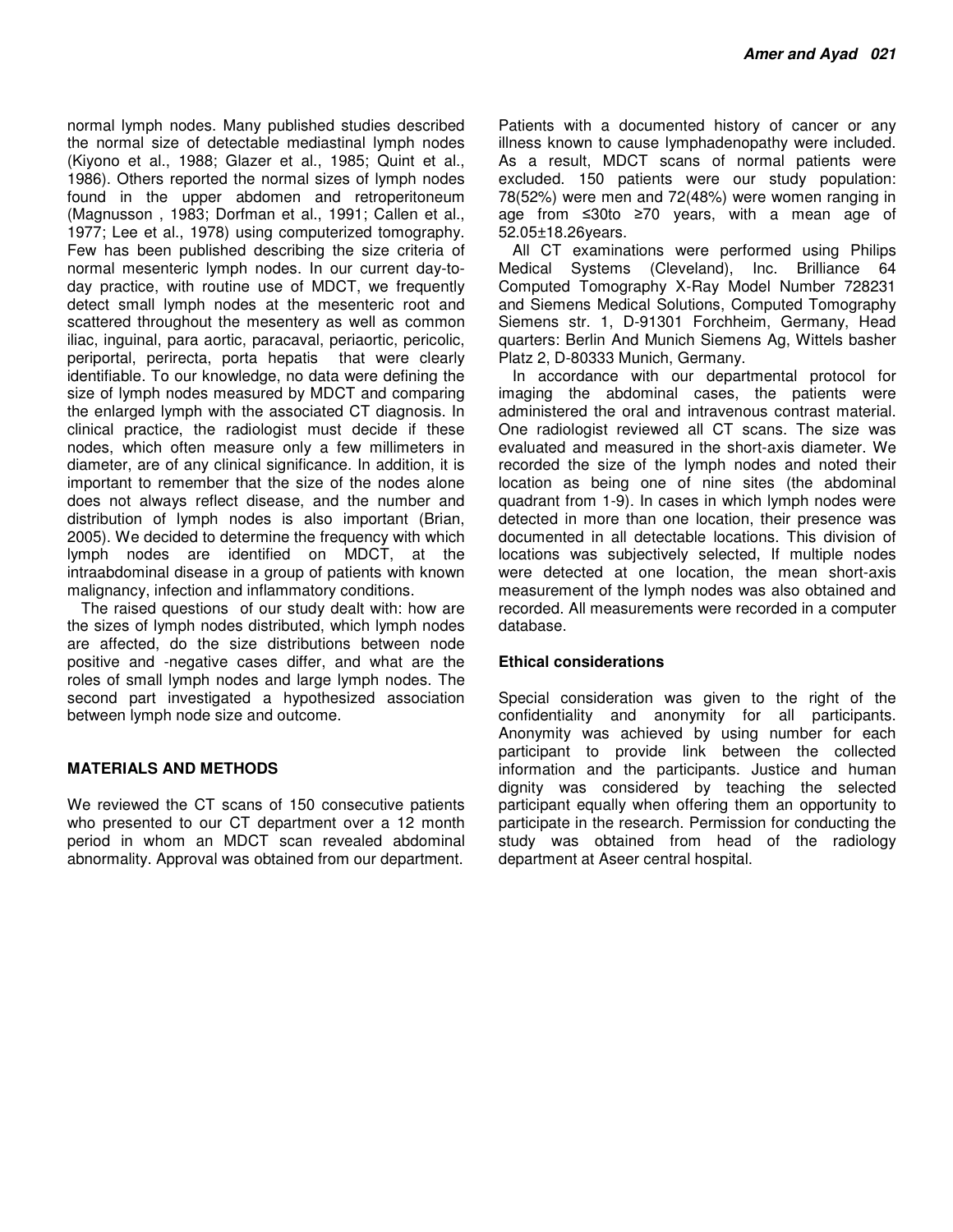# **RESULTS**

| lymph node size | <b>Frequency</b> | Percentages (%) |
|-----------------|------------------|-----------------|
| $6mm$           | 36               | 24.0            |
| $6-10$ mm       | 22               | 14.7            |
| $10.1 - 15$ mm  | 52               | 34.7            |
| 15.1-20 mm      | 32               | 21.3            |
| 20.1-25 mm      | 6                | 4.0             |
| $>25$ mm        | 2                | 1.3             |
| Total           | 150              | 100%            |

**Table 1.** The lymph node size, frequency and percentages

**Table 2.** Computerized tomography final diagnoses frequency and percentages

| <b>Diagnosis/CT findings</b>        | <b>Frequency</b> | Percentages (%) |
|-------------------------------------|------------------|-----------------|
| <b>Adrenal Mass</b>                 | 2                | 1.3             |
| <b>Ampular Mass</b>                 | 1                | 0.7             |
| Appendicitis                        | 20               | 13.3            |
| Ca Stomach                          | 5                | 3.3             |
| Common bile duct Mass               | $\overline{c}$   | 1.3             |
| Cholangiocarcinomsa                 | 4                | 2.7             |
| Cholecystitis                       | 9                | 6.0             |
| Colitis                             | 19               | 12.7            |
| Crohn's Disease                     | 5                | 3.3             |
| <b>Diverticulitis</b>               | 4                | 2.7             |
| Gastritis                           | 4                | 2.6             |
| Gall bladder Carcinoma              | $\overline{2}$   | 1.3             |
| Hepato cellular carcinoma           | 26               | 17.4            |
| Hepatitis                           | 1                | 0.7             |
| Lymphoma                            | 1                | 0.7             |
| Ovarian Carcinoma                   | $\overline{c}$   | 1.3             |
| Pancreatic Tumor                    | 8                | 5.3             |
| Pancreatitis                        | 9                | 6.0             |
| <b>Pelvic Mass</b>                  | 1                | 0.7             |
| <b>Prostatic Cancer</b>             | 4                | 2.7             |
| Pyelonephritis                      | 3                | 2.0             |
| Renal cell carcinoma                | 2                | 1.3             |
| Splenomegaly                        | 1                | 0.7             |
| Transitional cell carcinoma /Ureter | 2                | 1.3             |
| Colon Tumor                         | 13               | 8.7             |
| Total                               | 150              | 100.0           |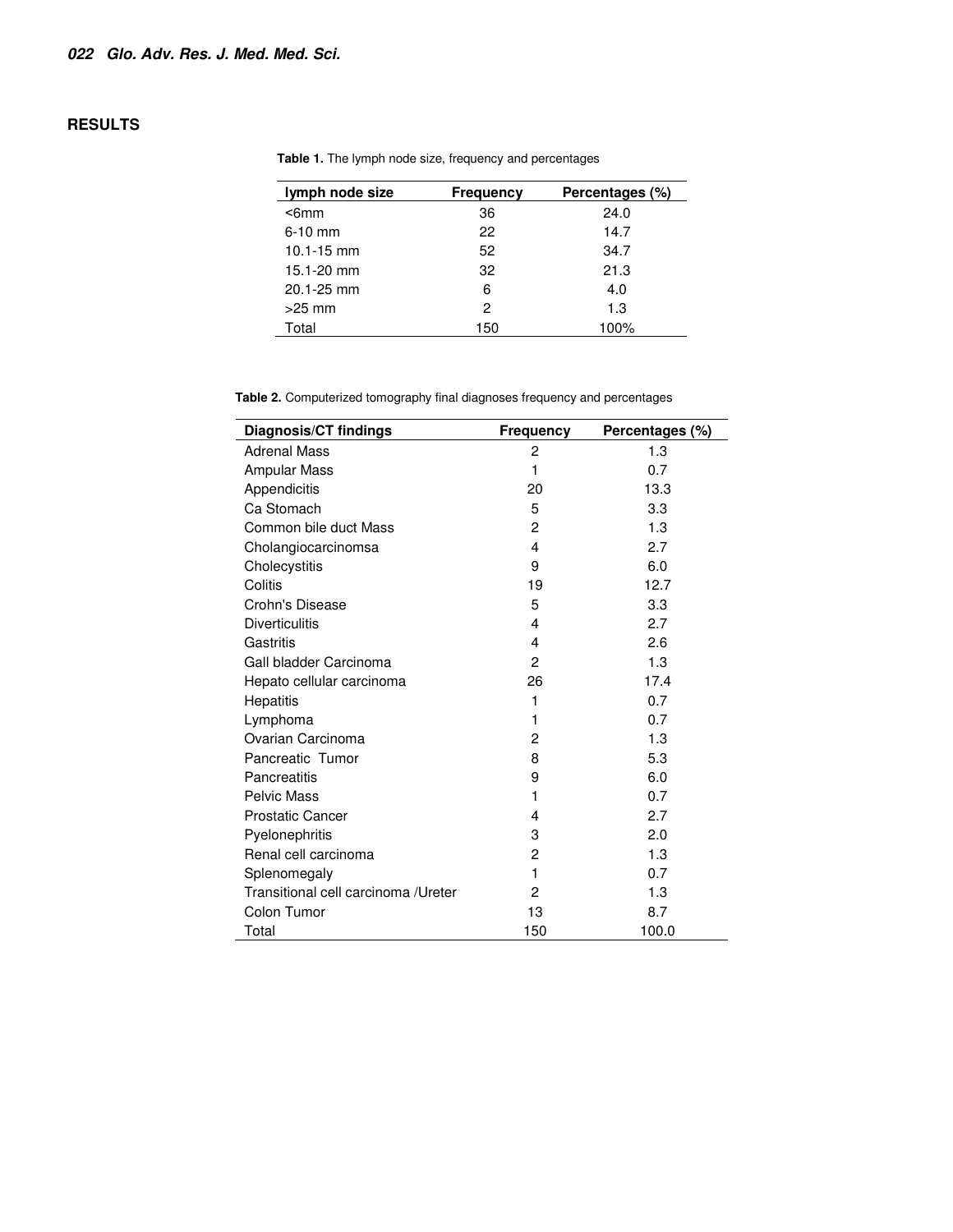| <b>Lymph nodes Location</b>          | <b>Frequency</b> | Percentages (%) |
|--------------------------------------|------------------|-----------------|
| Common iliac                         |                  | 0.7             |
| Gastro duodenal ligament Lymph Nodes |                  | 0.7             |
| Inguinal                             | 5                | 3.3             |
| Internal iliac                       | 2                | 1.4             |
| Mesenteric                           | 62               | 41.3            |
| Para aortic                          | 43               | 28.7            |
| Paracaval                            |                  | 0.7             |
| Periaortic                           |                  | 0.7             |
| Pericolic                            | 4                | 2.7             |
| Periportal                           |                  | 0.7             |
| Perirectal                           |                  | 0.7             |
| Porta hepatis                        | 9                | 6.0             |
| Spleen                               |                  | 0.7             |
| Not detected                         | 18               | 12.0            |
| Total                                | 150              | 100.0           |

**Table 3.** Lymph nodes Location, frequency and percentages

| Table 4. Frequency of | Distribution of lymph nodes Sites in different |  |  |  |
|-----------------------|------------------------------------------------|--|--|--|
| Abdominal Regions     |                                                |  |  |  |

|             | <b>Abdominal Region (Site)</b> | Frequency               |  |  |  |
|-------------|--------------------------------|-------------------------|--|--|--|
|             | 1                              | 14                      |  |  |  |
|             | 1,2,3,4,5                      | 1                       |  |  |  |
|             | 1,2,3                          | 19                      |  |  |  |
|             | 1,2,4                          | 1                       |  |  |  |
|             | 1,2,5                          | 1                       |  |  |  |
|             | 1,2                            | 7                       |  |  |  |
|             | 1,4                            | $\mathbf{1}$            |  |  |  |
|             | $\overline{c}$                 | 13                      |  |  |  |
|             | 2,3                            | 8                       |  |  |  |
| SITE* (1-9) | 2,4                            | $\mathbf{1}$            |  |  |  |
|             | 2,5                            | 6                       |  |  |  |
|             | $\ensuremath{\mathsf{3}}$      | $\overline{\mathbf{4}}$ |  |  |  |
|             | 3,6                            | 1                       |  |  |  |
|             | $\overline{\mathbf{4}}$        | 6                       |  |  |  |
|             | 4,6                            | 1                       |  |  |  |
|             | 4,7                            | $\mathbf{1}$            |  |  |  |
|             | $\mathbf 5$                    | 3                       |  |  |  |
|             | 5,6                            | 1                       |  |  |  |
|             | $\overline{7}$                 | 30                      |  |  |  |
|             | 7,8                            | $\overline{c}$          |  |  |  |
|             | 7,9                            | 1                       |  |  |  |
|             | $\bf 8$                        | 24                      |  |  |  |
|             | 8,9                            | $\mathbf{1}$            |  |  |  |
|             | 9                              | 3                       |  |  |  |
| Total       |                                | 150                     |  |  |  |

**\*Site stands for abdominal quadrants** 1:RUQ,2:epigastric,3:LUQ,4:RT hypoconderium,5:umbilical,6LT hypoconderium,7:RT Iliac,8:hypogastric,9:LT Iliac region.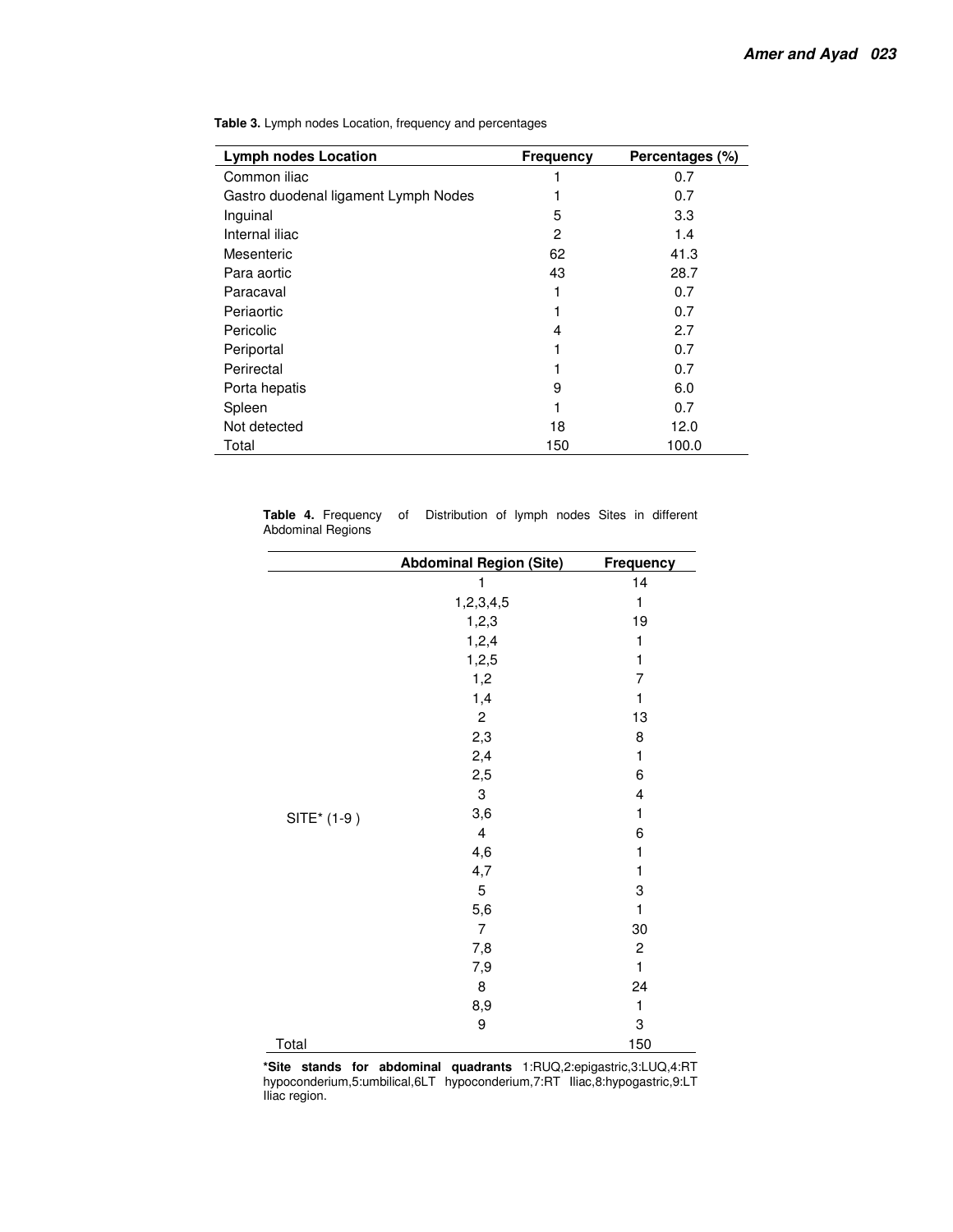**Table 5.** Cross tabulation between the Distribution of lymph nodes Locations in different Abdominal Regions and CT findings

| CT Findings/Diagnosis and Lymph Node Location Cross tabulation |                      |   |             |   |   |    |    |    |   |          |              |          |          |                         |          |     |
|----------------------------------------------------------------|----------------------|---|-------------|---|---|----|----|----|---|----------|--------------|----------|----------|-------------------------|----------|-----|
| <b>CT Findings/Diagnosis</b>                                   | Lymph Node Location* |   |             |   |   |    |    |    |   |          | <b>Total</b> |          |          |                         |          |     |
|                                                                | 1                    | 2 | 3           | 4 | 5 | 6  |    | 8  | 9 | 10       | 11           | 12       | 13       | 14                      | 15       |     |
| <b>Adrenal Mass</b>                                            | 0                    | 0 | $\mathbf 0$ | 0 | 0 | 1  | 0  | 1  | 0 | $\Omega$ | 0            | $\Omega$ | $\Omega$ | $\Omega$                | $\Omega$ | 2   |
| <b>Ampular Mass</b>                                            | 0                    | 0 | 0           | 0 | 0 | 0  | 0  | 1  | 0 | 0        | 0            | 0        | 0        | 0                       | 0        | 1   |
| Appendicitis                                                   | 0                    | 0 | 0           | 2 | 0 | 4  | 5  | 8  | 0 | 0        | 1            | 0        | 0        | 0                       | 0        | 20  |
| Ca Stomach                                                     | 0                    | 0 | 0           | 1 | 0 | 2  | 0  | 2  | 0 | 0        | 0            | 0        | 0        | 0                       | 0        | 5   |
| Common bile duct Mass                                          | 0                    | 0 | 0           | 0 | 0 | 0  | 0  | 0  | 0 | 0        | 0            | 0        | 0        | 2                       | 0        | 2   |
| Cholangiocarcinomsa                                            | 0                    | 0 | 0           | 0 | 0 | 0  | 0  | 2  | 0 | 0        | 0            | 0        | 0        | $\overline{c}$          | 0        | 4   |
| Cholecystitis                                                  | 0                    | 0 | 0           | 0 | 0 | 2  | 3  | 1  | 1 | 0        | 0            | 0        | 0        | $\overline{\mathbf{c}}$ | 0        | 9   |
| Colitis                                                        | 0                    | 0 | 0           | 0 | 0 | 13 | 1  | 3  | 0 | 0        | 2            | 0        | 0        | 0                       | 0        | 19  |
| Crohn's Disease                                                | 0                    | 0 | 0           | 0 | 0 | 5  | 0  | 0  | 0 | 0        | 0            | 0        | 0        | 0                       | 0        | 5   |
| <b>Diverticulitis</b>                                          | 0                    | 0 | 0           | 0 | 0 | 2  | 1  | 0  | 0 | 0        | 1            | 0        | 0        | 0                       | 0        | 4   |
| Gastritis                                                      | 0                    | 0 | 0           | 0 | 0 | 4  | 0  | 0  | 0 | 0        | 0            | 0        | 0        | 0                       | 0        | 4   |
| Gall bladder Carcinoma                                         | 0                    |   | 0           | 0 | 0 | 0  | 1  | 0  | 0 | 0        | 0            | 0        | 0        | 0                       | 0        | 2   |
| Hepatocelluler Carcinoma (Hcc)                                 | 0                    | 0 | 0           | 0 | 0 | 9  | 4  | 8  | 0 | 0        | 0            | 1        | 0        | 3                       | 1        | 26  |
| Hepatitis                                                      | 0                    | 0 | 0           | 0 | 0 | 0  | 1  | 0  | 0 | 0        | 0            | 0        | 0        | 0                       | 0        | 1   |
| Lymphoma                                                       | 0                    | 0 | 0           | 0 | 0 | 1  | 0  | 0  | 0 | 0        | 0            | 0        | 0        | 0                       | 0        | 1   |
| Ovarian Carcinoma                                              | 0                    | 0 | 1           | 0 | 0 | 1  | 0  | 0  | 0 | 0        | 0            | 0        | 0        | 0                       | 0        | 2   |
| <b>Pancreatic Tumor</b>                                        | 0                    | 0 | 0           | 0 | 0 | 4  | 0  | 4  | 0 | 0        | 0            | 0        | 0        | 0                       | 0        | 8   |
| Pancreatitis                                                   | 0                    | 0 | 0           | 0 | 0 | 2  | 1  | 6  | 0 | 0        | 0            | 0        | 0        | 0                       | 0        | 9   |
| <b>Pelvic Mass</b>                                             | 0                    | 0 | 0           | 0 | 0 | 1  | 0  | 0  | 0 | 0        | 0            | 0        | 0        | 0                       | 0        | 1   |
| <b>Prostatic Cancer</b>                                        | 0                    | 0 | 0           |   | 0 | 0  | 0  | 3  | 0 | 0        | 0            | 0        | 0        | 0                       | 0        | 4   |
| Pyelonephritis                                                 | 0                    | 0 | 0           | 0 | 0 | 1  | 1  | 1  | 0 | 0        | 0            | 0        | 0        | 0                       | 0        | 3   |
| Renal Cell Carcinoma (Rcc)                                     | 0                    | 0 | 0           | 0 | 0 | 2  | 0  | 0  | 0 | 0        | 0            | 0        | 0        | 0                       | 0        | 2   |
| Transitional cell carcinoma /Ureter                            | 0                    | 0 | 0           | 0 | 0 | 0  | 0  | 1  | 0 | 0        | 0            | 0        | 0        | 0                       | 0        |     |
| Tcc/ureter                                                     | 1                    | 0 | 0           | 1 | 0 | 0  | 0  | 0  | 0 | 0        | 0            | 0        | 0        | 0                       | 0        | 2   |
| Colon Tumor                                                    | 0                    | 0 | 0           | 0 | 1 | 8  | 0  | 2  | 0 | 1        | 0            | 0        | 1        | 0                       | 0        | 13  |
| Total                                                          |                      |   | 1           | 5 | 1 | 62 | 18 | 43 | 1 | 1        | 4            |          | 1        | 9                       |          | 150 |

P-value= 0.000

Correlation is significant at p≤0.05

**\*Lymph Node Locations:-** 

1:Common iliac, 2:Gastroduodenal ligament LNs, 3:Iliac 4: Inguinal, 5:Internal iliac, 6:Mesenteric ,7:None, 8:Para aortic, 9:Paracaval 10:Periaortic,11: Pericolic ,12:Periportal,13: Perirectal ,14:Porta hepatis ,15:Spleen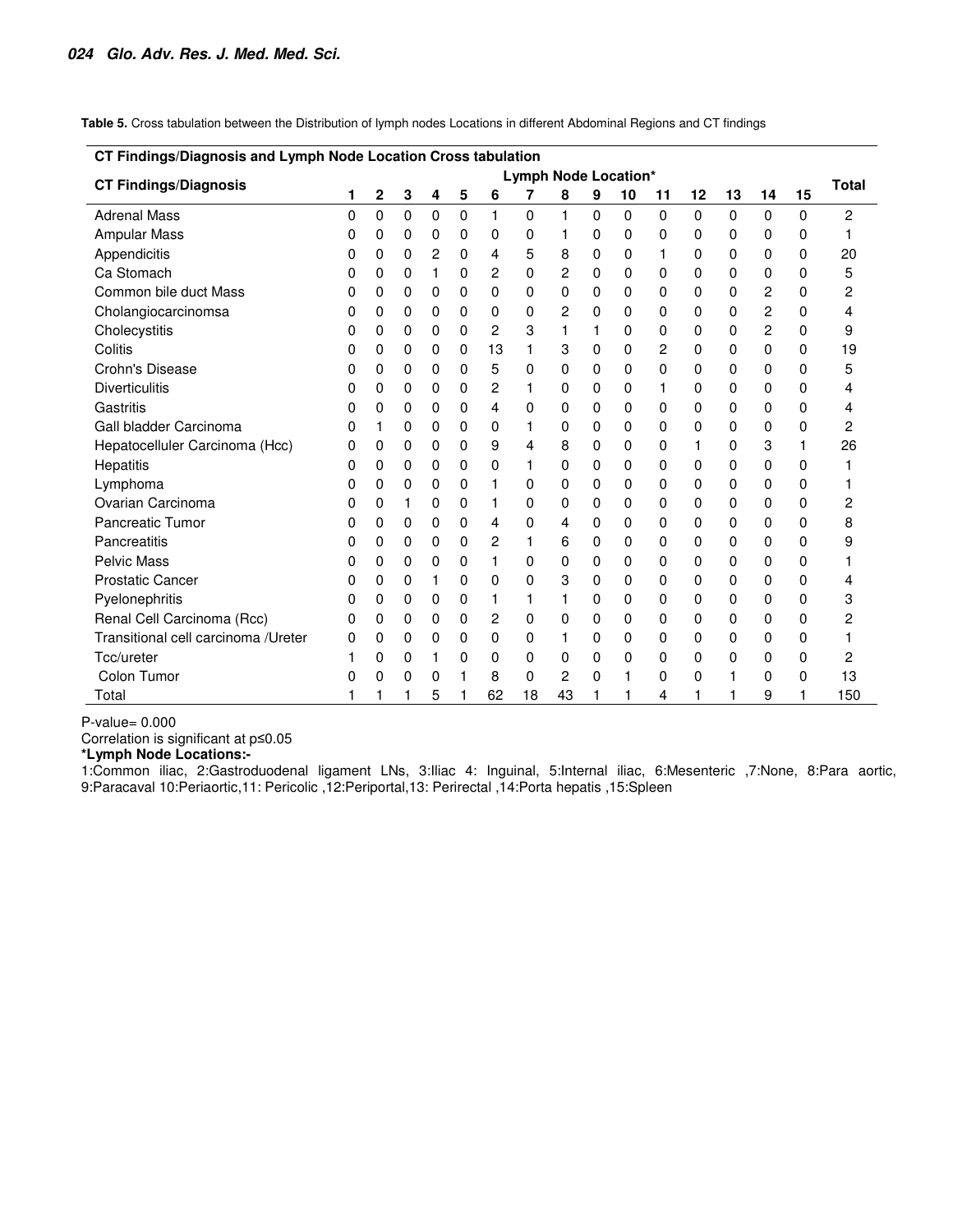**Table 6.** Descriptive Statistics With ANOVA Test Shows The Distribution Of Lymph Nodes Measured In Short Axis In Different Abdominal Regions And CT Findings(Mean Values ± Std. Deviation, Minimum and Maximum Values Measured In mm)

| Diagnosis (CT outcome)             | <b>Number of Patients</b> | <b>Lymph Nodes Measurements</b>                  |                       |                |                          |  |  |  |  |
|------------------------------------|---------------------------|--------------------------------------------------|-----------------------|----------------|--------------------------|--|--|--|--|
|                                    | N                         | Mean/mm                                          | <b>Std. Deviation</b> | <b>Minimum</b> | <b>Maximum</b>           |  |  |  |  |
| Hepatocelluer Carcinoma            | 22                        | 50.53                                            | 7.96                  | 40.90          | 64.00                    |  |  |  |  |
| Pancreatic Tumor                   | 8                         | 14.67                                            | 3.69                  | 8.50           | 18.30                    |  |  |  |  |
| Pancreatitis                       | 9                         | 16.90                                            | 4.61                  | 10.00          | 23.40                    |  |  |  |  |
| Appendicitis                       | 15                        | 12.30                                            | 2.79                  | 7.60           | 19.00                    |  |  |  |  |
| Colitis                            | 17                        | 25.70                                            | 5.35                  | 19.10          | 31.90                    |  |  |  |  |
| Pyelonephritis                     | 3                         | 37.70                                            | 0.35                  | 37.70          | 37.70                    |  |  |  |  |
| Renal cell carcinoma               | $\overline{c}$            | 14.00                                            | 5.09                  | 10.40          | 17.60                    |  |  |  |  |
| Transitional Cell Carcinoma/Ureter | $\overline{c}$            | 10.30                                            | 1.97                  | 8.90           | 11.70                    |  |  |  |  |
| Gall Bladder Carcinoma             | 1                         | 6.00                                             | 0.10                  | 6.00           | 6.00                     |  |  |  |  |
| Cholecystitis                      | 6                         | 11.65                                            | 3.30                  | 8.40           | 16.40                    |  |  |  |  |
| Crohn's Disease                    | 5                         | 12.74                                            | 1.43                  | 10.80          | 14.20                    |  |  |  |  |
| Ovarian Carcinoma                  | $\overline{c}$            | 10.65                                            | 1.90                  | 9.30           | 12.00                    |  |  |  |  |
| <b>Pelvic Mass</b>                 | 1                         | 14.60                                            | 0.01                  | 14.60          | 14.60                    |  |  |  |  |
| Cholangiocarcinomsa                | 4                         | 16.70                                            | 5.17                  | 12.60          | 24.00                    |  |  |  |  |
| Splenomegaly                       | 1                         | 10.50                                            | 0.00                  | 10.50          | 10.50                    |  |  |  |  |
| Colon Tumor                        | 11                        | 30.76                                            | 6.39                  | 24.40          | 44.00                    |  |  |  |  |
| Ca Stomach                         | 5                         | 14.64                                            | 3.74                  | 10.80          | 20.00                    |  |  |  |  |
| <b>Diverticulitis</b>              | 2                         | 10.90                                            | 3.53                  | 8.40           | 13.40                    |  |  |  |  |
| <b>Prostatic Cancer</b>            | 3                         | 16.10                                            | 9.13                  | 8.00           | 26.00                    |  |  |  |  |
| Common bile duct Mass              | $\overline{c}$            | 16.05                                            | 1.34                  | 15.10          | 17.00                    |  |  |  |  |
| <b>Adrenal Mass</b>                | 2                         | 17.85                                            | 5.86                  | 13.70          | 22.00                    |  |  |  |  |
| Gastritis                          | 4                         | 29.65                                            | 6.85                  | 24.80          | 34.50                    |  |  |  |  |
| Hepatitis                          | 1                         |                                                  |                       |                | $\overline{\phantom{a}}$ |  |  |  |  |
| Lymphoma                           | 1                         | 14.00                                            | 0.25                  | 14.00          | 14.00                    |  |  |  |  |
| <b>Ampular Mass</b>                |                           | 8.00                                             | 0.02                  | 8.00           | 8.00                     |  |  |  |  |
| Total                              | 132                       | 14.07                                            | 4.08                  | 6.00           | 28.00                    |  |  |  |  |
|                                    |                           | 18 cases were of undetected/measured lymph nodes |                       |                |                          |  |  |  |  |

 $P$ -value =  $0.176$ Correlation is significant at p≤0.05

# **DISCUSSION**

A total of 150 MDCT scans were reviewed. Lymph nodes less than 6 mm in the short axis diameter were identified in 36 patients (24%). Those patients, had lymph nodes identified at different quadrant of the abdomen and detected at more than one site with different CT outcomes. We explain that the obvious reason that we are able to characterize these nodes in clinical practice is the use of MDCT scanners. The thin collimation possible with MDCT allows improved spatial resolution for detecting and discriminating between small objects. Therefore, the small lymph nodes and other structures within the abdomen and pelvis were seen. But our study did not consider lymph size less than6mm.Faster scanning times and bolus administration of IV contrast as well, allowing easier detection of lymph nodes.

Most reports defining the size criteria for normal lymph nodes were written before MDCT (Glazer et al., 1985; Kiyono et al., 1988; Quint et al., 1986). More recent reports using MDCT have described the presence of lymph nodes within the mesentery seen with inflammatory and malignant processes The size of these nodes has been reported to range from 5 to 20 mm (Rao et al., 1997; Seo et al., 2003; Macari et al., 2002).

In our study the lymph nodes were measured in short axis in mm it was found that it has range from ≤6mm to ≥25mm(table1).the importance of detection lymph nodes , is to ensure that these nodes are not the earliest manifestation of lymphoma or metastatic disease from an occult primary neoplasm or other clinical findings.

Recent report (Lucey et al., 2005) has shown that mesenteric lymph nodes with a mean maximum shortaxis dimension of 4.6 mm may be seen in the normal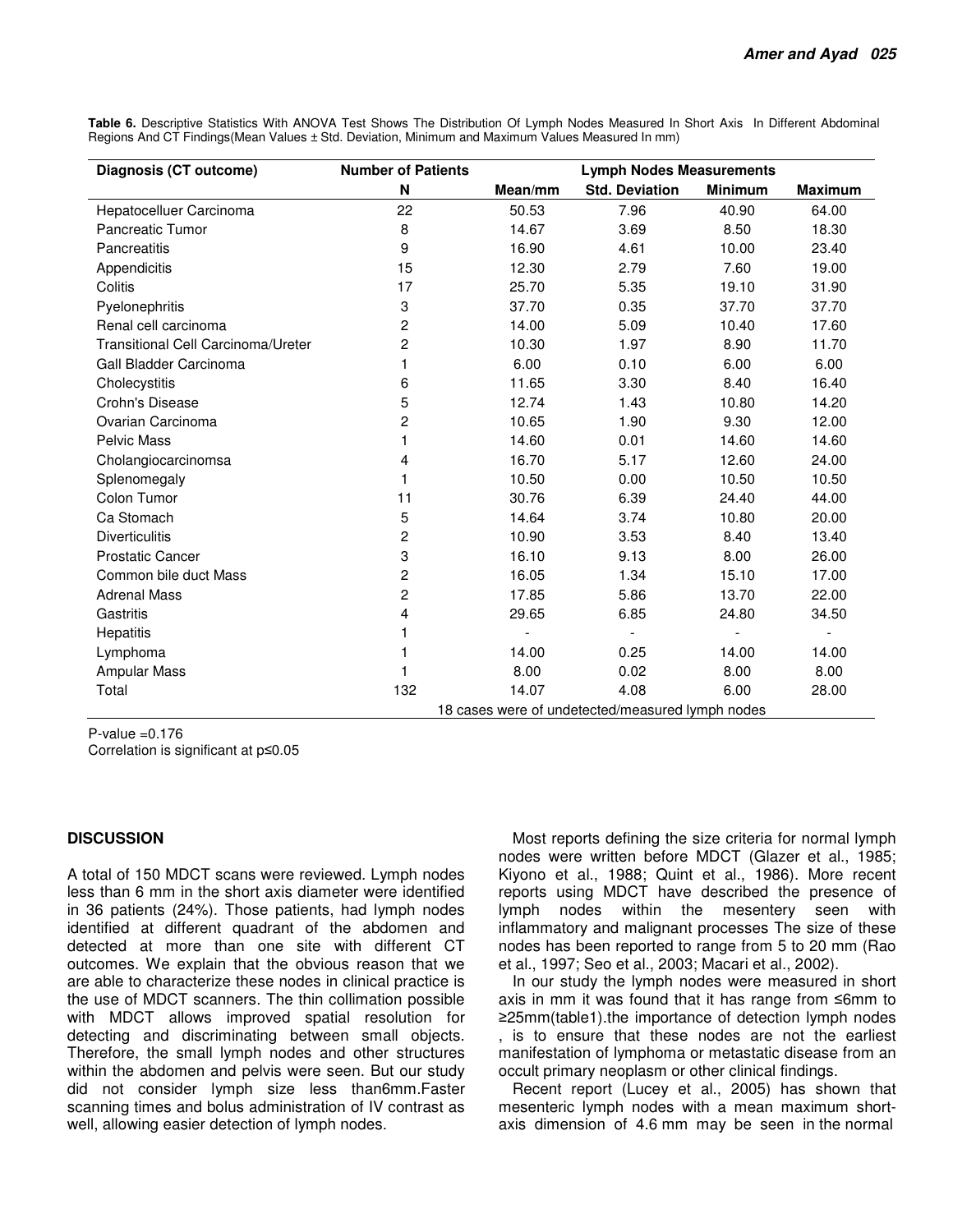mesentery at CT. It is important not to misdiagnose these nodes as the early manifestation of a lympho proliferative disorder. Enlarged lymph nodes in the mesentery, however, may have many causes, including tumors and inflammations. In addition, it is important to remember that the size of the nodes alone does not always reflect disease, (Lucey et al., 2005). In our study tumors involving lymph nodes as small as 5 mm in the short-axis diameter have been detected on MDCT in patients with proven malignancy. This is alarming, given that many studies defining the size criteria for normal abdominal lymph nodes have suggested that normal nodes may be as large as 9 mm in the upper and 11 mm in the lower paraaortic regions (Dorfman et al., 1991).

The imaging literature recommends that lymph nodes should be measured in the short axis, since the short axis measurement is a more reproducible measurement and predictive of malignancy. (Orringer, 1985; Matsuoka et al., 2007). Another cause of considering the lymph node short axis size is that Lymph nodes in the preoperative setting for many tumors based upon size measurements. However, there has been relatively little uniformity in the manner in which the lymph nodes were measured in many of these studies. It has been shown that short axis measurement of lymph nodes was the most reliable parameter of nodal size, because it is less dependent on the spatial orientation of the lymph node relative to the CT scan (Schwartza et al., 2009). These justify our selection of short axis as measured dimensions used in our study. Our study used the short axis measurements, and found the maximum frequency of measured values were found in 52 (34.7%) out of150 patient with the size 10.1-15 mm.

Pathologic analysis of enlarged lymph nodes is performed to assess the outcome of patients. Colitis lymph node is one that measures (25.7mm), Gastritis (29.65mm) Colon tumor (30.76mm), Pyelonephritis (37.7mm) and HCC (50.53mm) these were presented in (table 2).

Common iliac, gastro duodenal ligament lns, paracaval, periaortic, periportal, perirectal, were less frequent locations of enlarged lymph nodes where the Mesenteric Para aortic region were more affected with enlarged nodes, this was presented in (table 3). The presence and location of lymph nodes have a significant influence on management of a patient as well as a patient's prognosis therefore the location of lymph nodes were also be evaluated in our study. It was found that the RT Iliac, and hypo gastric region are the most affected locations (table 4) .

The first part of our study dealt with the questions: how are the sizes of lymph nodes distributed, which lymph nodes are affected, do the size distributions between node positive and -negative cases differ, and what are the roles of small lymph nodes (˂6mm) and large lymph nodes? The second part investigated a hypothesized association between lymph node size and outcome.

The size criteria are mainly used for determining the probability of malignancy within a lymph node, Most of the lymph nodes detected were found in the groups between 10.1-15 mm and 15.1-20 mm. The size distribution differs only slightly between node-positive and -negative cases. Only the proportion of lymph nodes of maximum short axis 64mm is significantly larger in cases of cancer (HCC) and colon tumor 44mm. (table 6).

Cserni et al (Cserni, 2002) as well as Mo¨nig et al (Mo¨nig et al., 1999) found significant larger mean lymph node diameters in node-positive colorectal cancer. In our study, lymph nodes of all sizes were detected ranged from˂6mm up to25mm This stands with the data of Cserni et al. (Cserni, 2002) who mentioned The likelihood of detecting a metastasis clearly increases with increasing lymph node size.

Radiological lymph node staging is mainly based on the detection of large lymph nodes and this finding is of clinical importance. Our data suggest that the lymph node size is of analytical significance. The fact that the examined lymph nodes are associated with positive results in cancer and inflammatory cases (table 6) might be due an enhanced immunological response with enlargement of lymph nodes, as this part of our study is limited by a rather small study size.

Lymph node sites were: common iliac, gastroduodenal ligament lymph nodes, iliac, inguinal, internal iliac, mesenteric, para aortic, paracaval periaortic, pericolic, periportal, perirectal, porta hepatis, and spleen with the highest distribution in mesenteric and para aortic (table 3 and 5) reflect the correlation between the site/location and CT outcomes. Unlike most other sites of lymph nodes presence occur normally in the body and will have a normal size, our study showed that 18 out of 150 of the cases have nodal size of 6mm or less.

To characterize the size of lymph nodes, Schnyder and Gamsu studied healthy patients from Switzerland and found that normal nodes detected in the pretracheal, retrocaval space showed a mean longest diameter of 5.5 ± 2.8 mm. (Schnyder and Gamsu, 1981) and the normal lymph nodes were less than 11 mm. our results were in line with these findings.

According to a land mark paper, Glazer et al. (Glazer et al., 1985) suggested using 1 cm as the upper limits of normal for lymph nodes in the short axis. Values above this should be considered enlarged and potentially malignant (Glazer et al., 1985). Since an accurate, reproducible measurement of lymph nodes is critical in assessing response to therapy, we have granted the short axis measurement of lymph nodes as it was applied in previous studies (Freeny et al., 1986).

The comparison between multiple studies is difficult because of the different size criteria utilized, for abnormal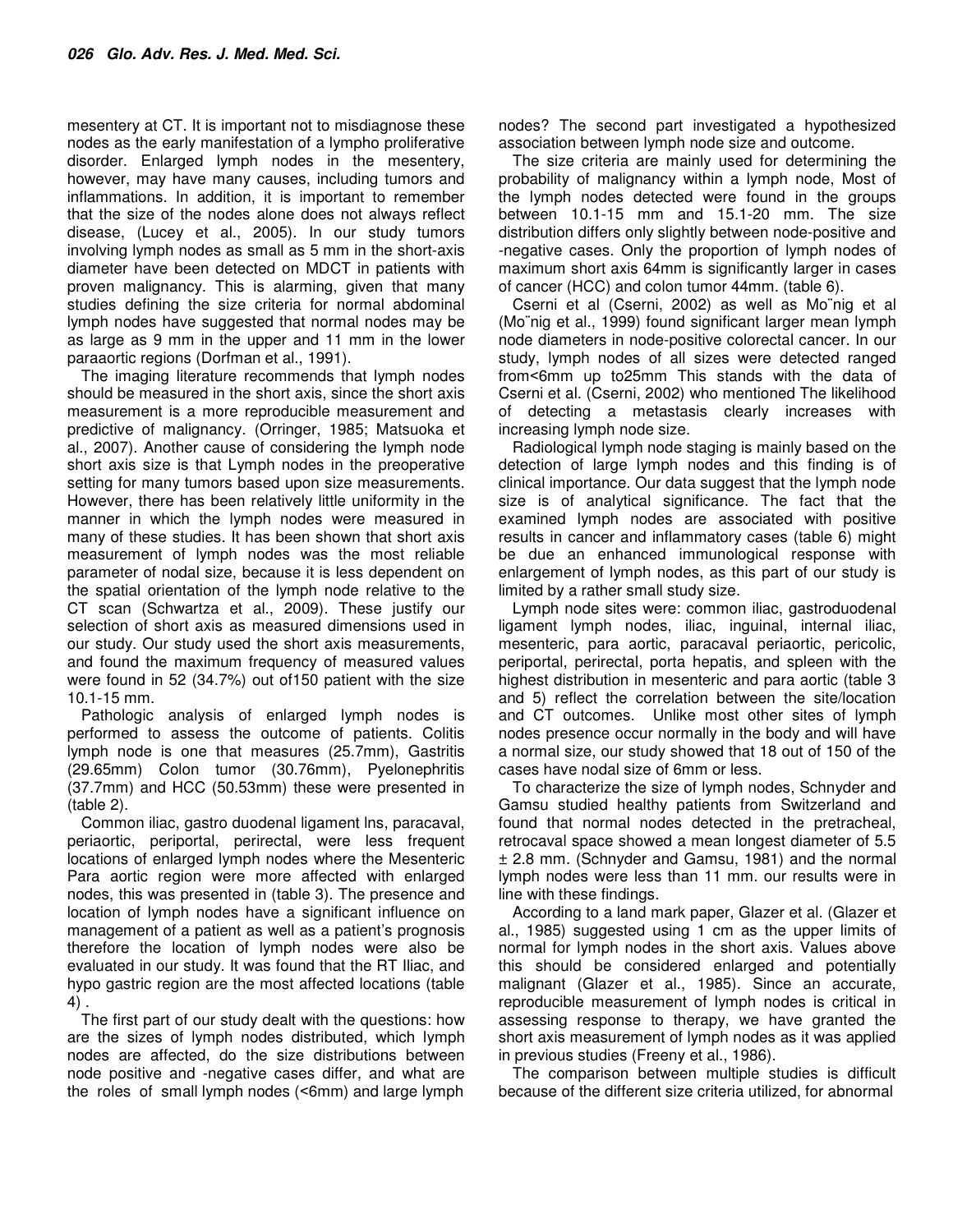nodes the different type of measurements performed, and most importantly different patient populations (Schwartza et al., 2009). As our population is Asian it may differs accordingly and can justify our findings.

It was mentioned and recognized that not all lymph nodes have the same size throughout the body (Dorfman et al., 1991). For instance, axillary and inguinal lymph nodes may be larger than hilar or retroperitoneal lymph nodes and still be non-malignant. Even within the abdomen, normal lymph node size will vary. For instance, a normal size short axis lymph node measurement for the retrocaval space is 6mm and 8mm in the porta-caval and gastro-hepatic space, and 11mm for the lower para-aortic region (Dorfman et al., 1991).

Our study showed that the size of six (mm) or less are found in patients with different outcomes either inflammatory or malignancies at different stages and at different abdominal site/quadrants. Our results showed that size stratification situated upon different abdominal region with higher frequencies were found at the right ilac and hypo gastric areas as seen in (table 4) and would be difficult to serially follow and potentially provide discordant findings. However the enlarged lymph nodes location was significantly correlated with the final CT outcome as seen in the cross tabulated results mentioned in (table 5).

Colonic carcinoma is one of the most common causes of enlarged lymph nodes in the pericolic region and the visualization of lymph nodes in this region in patients with colonic carcinoma strongly suggests nodal metastasis (Schwartza et al., 2009). However, the criteria used in calling lymph nodes abnormal or suggestive of metastasis vary (Freeny et al., 1986; Balthazar et al., 1988; Scharling et al., 1996). Freeny et al. (Freeny et al., 1986) used a size of I .5 cm or a cluster of three nodes of smaller diameter as criteria for abnormality .The latter study showed increased sensitivity for nodal disease using a node size of I cm as abnormal. In contrast, although large abdominal lymph nodes have been reported in nonmalignant conditions (Li and Rennie CS, 1981; Deutch et al., 1987; Jones et al., 1984; Warshauer et al., 1995).

CT studies found abdominal lymphadenopathy due to benign causes as well as Crohn's disease enlarged lymph nodes was also be seen. In two recent studies, (Seo et al., 2003; Rao et al., 1997**)** reported the presence of lymph nodes in cases of diverticulitis, colitis, appendicitis .Similar results were found in our study as 62 of the cases have enlargement of the mesenteric lymph nodes diagnosed to have appendicitis, colitis, HCC, colon cancer and 48 of the sample have enlarged lymph nodes at the para aortic (table 5).

We have found a statistically significant relationship at p˂0.05 between the location of lymph nodes and the outcome in patients with different inflammatory and cancer cases.

Although the detection of positive lymph node has an impact on the patient's prognosis and, therefore is most important because it changes the treatment (Bruno et al., 2012).

Therefore, we investigated the size and location of the largest lymph node in each node-positive case.

One study have mentioned that lymph nodes to be considered pathologically enlarged and measurable, must be at least 15mm in short axis when assessed by CT scan (CT scan slice thickness recommended to be not greater than 5 mm). Lymph nodes that are at least 10mm but less than 15mm in short axis may be pathologic and can be considered nonmeasurable/nontarget lesions (that are not measured). At baseline and in follow-up, only the short axis will be measured and followed. They recognize that micro metastases may still be present in small nodes, and large nodes may only contain inflammation (Schwartza et al., 2009).

Our study analysis shows that most of the largest lymph nodes affected are 65mm in diameter. Therefore, they should be easy to detect during pathological analysis. Our study showed that 18 positive cases have nodes less than 6mm. Patients with CT findings of inflammation visualization of mesenteric lymph nodes should raise the suspicion of an underlying malignancy and initiate further investigation.

In summary, the purpose of the measured lymph node was to address the value of the short axis measurement of lymph nodes .The goal of the criteria was to create an ordinary that is biologically meaningful thus far simple to use and systematize in both oncology and radiology practices. Finally, by adopting these methods of characterizations for lymph nodes, their use in response assessment is better aligned with clinical radiology practice.

#### **REFERENCES**

- Balthazar El, Megibow AJ, Hulnick D, Naidich DP (1988). Carcinoma of the colon: detection and preoperative staging by CT. AiR. 150:301- 306
- Brian C Lucey, Joshua W Stuhlfaut, Jorge A Soto (2005). Mesenteric Lymph Nodes Seen at Imaging: Causes and Significance1 RG. 25(2):361-365
- Bruno Ma¨rkl, Janine Ro¨\_le, Hans M Arnholdt, Tina Schaller, Ines Krammer, Claudio Cacchi1, Hendrik Ja¨hnig, Gerhard Schenkirsch, Hanno Spatz, Matthias Anthuber (2012). The clinical significance of lymph node size in colon cancer. Modern Pathol. 25: 1413–1422
- Callen PW, Korobkin M, Isherwood I (1977). Computed tomographic evaluation of the retrocrural prevertebral space. AJR. 129:907–910
- Cserni G (2002). The influence of nodal size on the staging of colorectal carcinomas. J. Clin. Pathol. 55:386–390.
- Deutch Si, Sandier MA, Alpem MB (1987). Abdominal lymphadenopathy in benign diseases: CT detection. Radiol. 163:335-338
- Dorfman RE, Alpern MB, Gross BH, Sandler MA (1991). Upper abdominal lymph nodes: criteria for normal size determined with CT. Radiol. 180:319–322